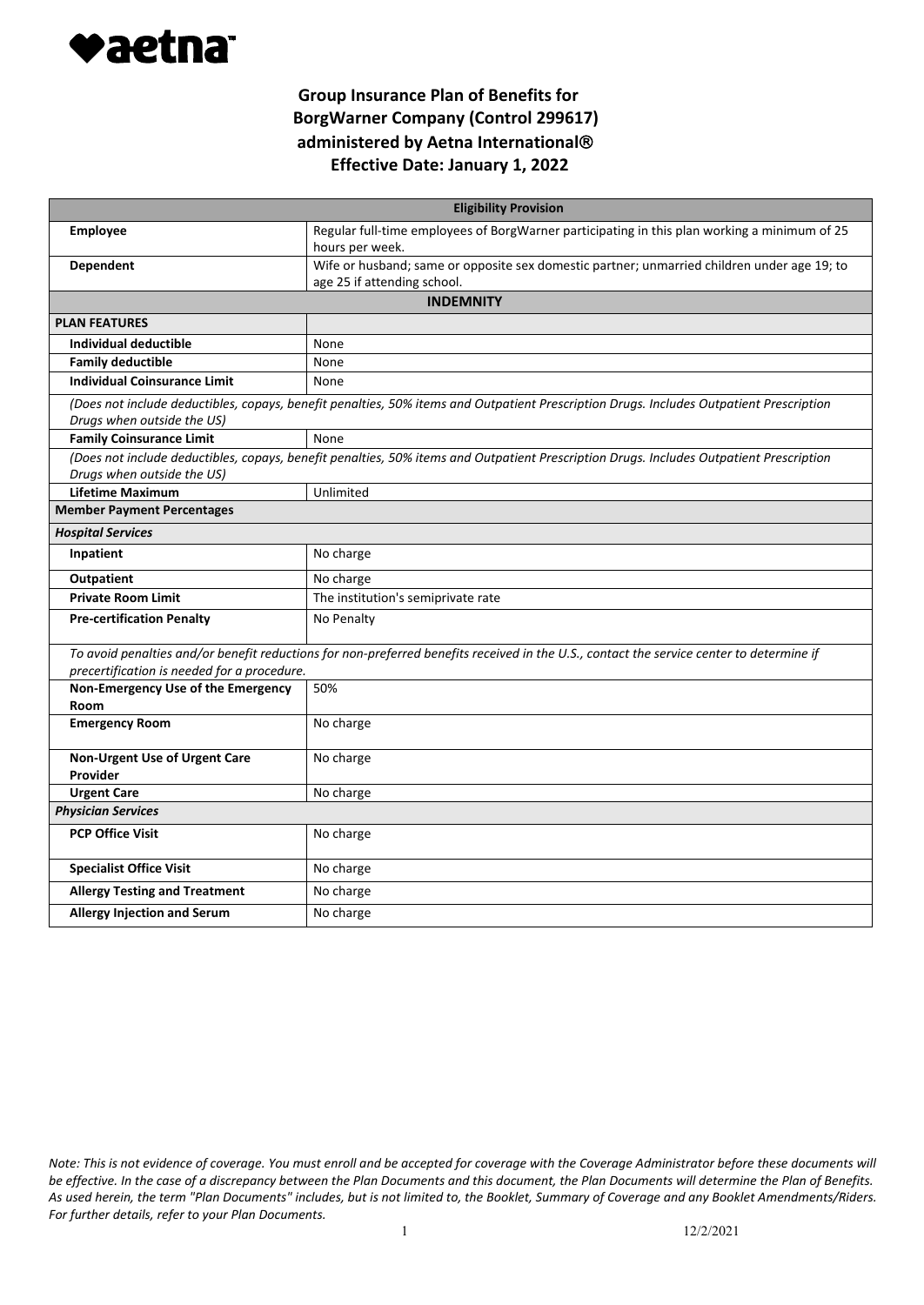

|                                                                                                                                 | <b>INDEMNITY</b> |  |
|---------------------------------------------------------------------------------------------------------------------------------|------------------|--|
| <b>Member Payment Percentages</b>                                                                                               |                  |  |
| <b>Mental Health Services</b>                                                                                                   |                  |  |
| <b>Mental Health Inpatient Coverage</b>                                                                                         | No charge        |  |
| Unlimited days per calendar year                                                                                                |                  |  |
| <b>Mental Health Outpatient Coverage</b>                                                                                        | 50%              |  |
| Unlimited visits per calendar year                                                                                              |                  |  |
| <b>Alcohol/Drug Abuse Services</b>                                                                                              |                  |  |
| <b>Substance Abuse Inpatient Coverage</b>                                                                                       | No charge        |  |
| Unlimited days per calendar year                                                                                                |                  |  |
| <b>Substance Abuse Outpatient Coverage</b>                                                                                      | 50%              |  |
| Unlimited visits per calendar year                                                                                              |                  |  |
| <b>Other Services</b>                                                                                                           |                  |  |
| <b>Skilled Nursing Facility</b><br>(120 Days per calendar year)                                                                 | No charge        |  |
| <b>Hospice Care Facility Inpatient</b><br>(30 Days lifetime maximum)                                                            | No charge        |  |
| <b>Hospice Care Facility Outpatient</b><br>(\$5,000 lifetime maximum)                                                           | No charge        |  |
| <b>Home Health Care</b><br>(120 visits per calendar year)                                                                       | No charge        |  |
| <b>Private Duty Nursing</b><br>(70 8 hour shifts per calendar year)                                                             | No charge        |  |
| <b>Spinal Disorder Treatment</b><br>(Unlimited visits per calendar year)                                                        | No charge        |  |
| <b>Short Term Rehabilitation</b>                                                                                                | No charge        |  |
| (Includes coverage for Occupational, Physical and Speech Therapies; Unlimited Visits combined maximum visits per calendar year) |                  |  |
| <b>Diagnostic Outpatient X-ray</b>                                                                                              | No charge        |  |
| <b>Diagnostic Outpatient Lab</b>                                                                                                | No charge        |  |
| <b>Base Infertility Services</b>                                                                                                | No charge        |  |
| (Base plan coverage includes coverage limited to the testing and treatment of underlying condition)                             |                  |  |
| <b>Comprehensive Infertility Services</b>                                                                                       | No charge        |  |
| (Coverage includes artificial insemination and ovulation induction limited to 1 attempt per lifetime)                           |                  |  |

*Note: This is not evidence of coverage. You must enroll and be accepted for coverage with the Coverage Administrator before these documents will be effective. In the case of a discrepancy between the Plan Documents and this document, the Plan Documents will determine the Plan of Benefits. As used herein, the term "Plan Documents" includes, but is not limited to, the Booklet, Summary of Coverage and any Booklet Amendments/Riders For further details, refer to your Plan Documents.*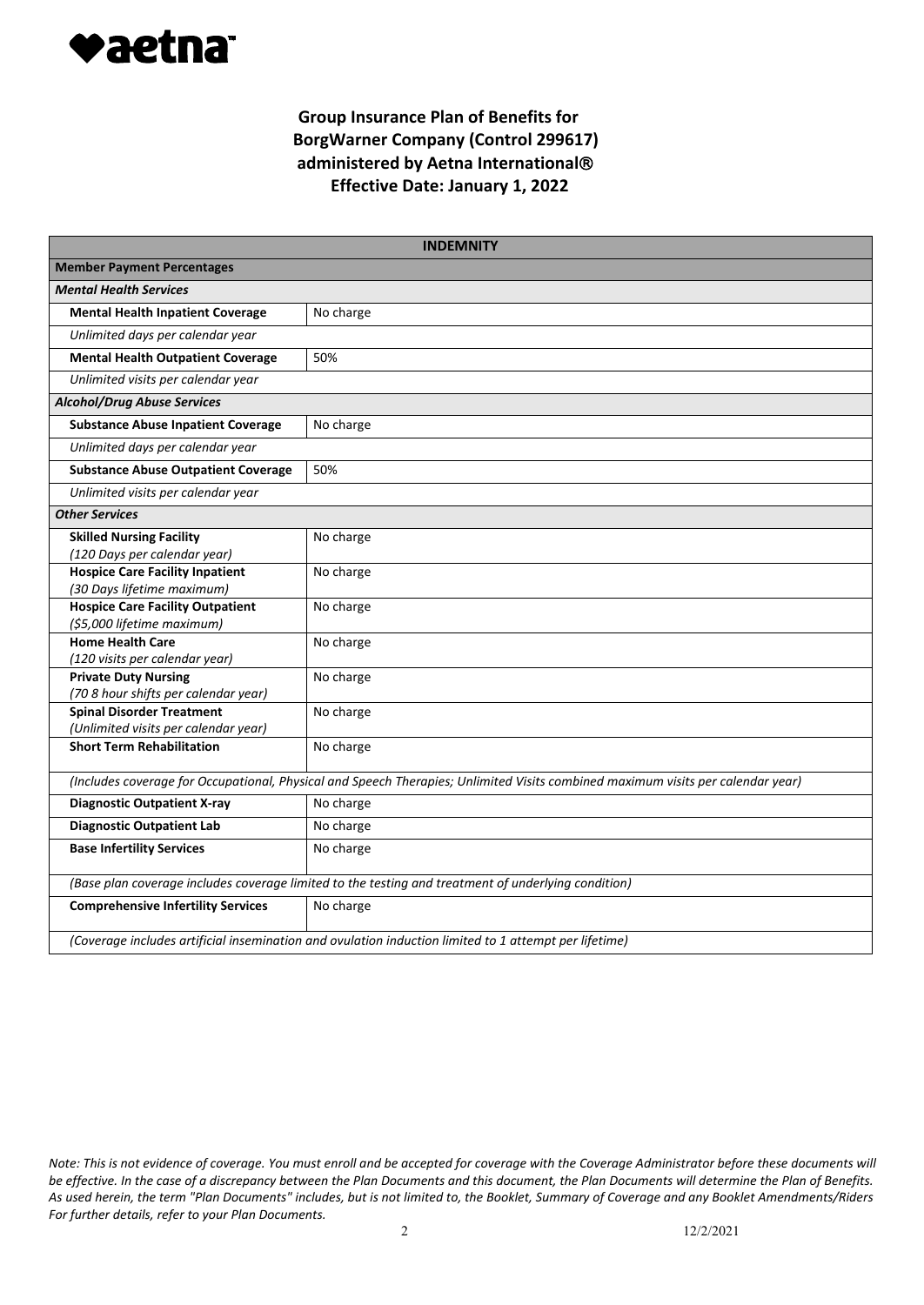

|                                                                                                                                                                                                | <b>INDEMNITY</b>                                                                               |  |
|------------------------------------------------------------------------------------------------------------------------------------------------------------------------------------------------|------------------------------------------------------------------------------------------------|--|
| <b>Member Payment Percentages</b>                                                                                                                                                              |                                                                                                |  |
| <b>Hearing Aids</b>                                                                                                                                                                            | No charge                                                                                      |  |
| 1 hearing aid per ear to \$1,000 maximum per ear every 3 years for child to age 24                                                                                                             |                                                                                                |  |
| <b>Wellness Benefits</b>                                                                                                                                                                       |                                                                                                |  |
| <b>Routine Children Physical Exams</b>                                                                                                                                                         | No charge                                                                                      |  |
| 7 exams in the first 12 months of life, 3 exams in the second 12 months of life, 3 exams in the third 12 months of life, 1 exam per 12 months<br>thereafter to age 22 (includes immunizations) |                                                                                                |  |
| <b>Routine Adult Physical Exams</b>                                                                                                                                                            | No charge up to \$1,000 calendar year maximum<br>(includes immunizations, x-rays and labs)     |  |
|                                                                                                                                                                                                | Adults age 22+ & -65: 1 exam/12 months Adults age 65+: 1 exam/12 months includes immunizations |  |
| <b>Routine Gynecological Exams</b>                                                                                                                                                             | No charge                                                                                      |  |
| Includes 1 exam and pap smear every 12 months                                                                                                                                                  |                                                                                                |  |
| <b>Mammograms</b><br>(Unlimited one baseline mammogram<br>between age 35 and 39 and 1 exam<br>every 12 months at age 40+)                                                                      | No charge                                                                                      |  |
| <b>Prostate Specific Antigen (PSA)</b>                                                                                                                                                         | No charge                                                                                      |  |
| (Unlimited tests per calendar year)                                                                                                                                                            |                                                                                                |  |
| <b>Digital Rectal Exam (DRE)</b>                                                                                                                                                               | No charge                                                                                      |  |
| (Unlimited exams per calendar year)                                                                                                                                                            |                                                                                                |  |
| <b>Cancer Screening</b>                                                                                                                                                                        | No charge                                                                                      |  |
| Recommended: For all members age 45 and older                                                                                                                                                  |                                                                                                |  |
| <b>Prescription Drug Coverage</b>                                                                                                                                                              |                                                                                                |  |
| <b>Generic Drugs</b><br>(365 day maximum supply)                                                                                                                                               | No charge                                                                                      |  |
| <b>Formulary Brand Name Drugs</b><br>(365 day maximum supply)                                                                                                                                  | No charge                                                                                      |  |
| <b>Vision Expenses</b>                                                                                                                                                                         |                                                                                                |  |
| <b>Routine Eye Exam</b>                                                                                                                                                                        | No charge                                                                                      |  |
| (Covered under medical) Includes one routine exam every 24 months                                                                                                                              |                                                                                                |  |

*Note: This is not evidence of coverage. You must enroll and be accepted for coverage with the Coverage Administrator before these documents will be effective. In the case of a discrepancy between the Plan Documents and this document, the Plan Documents will determine the Plan of Benefits. As used herein, the term "Plan Documents" includes, but is not limited to, the Booklet, Summary of Coverage and any Booklet Amendments/Riders For further details, refer to your Plan Documents.*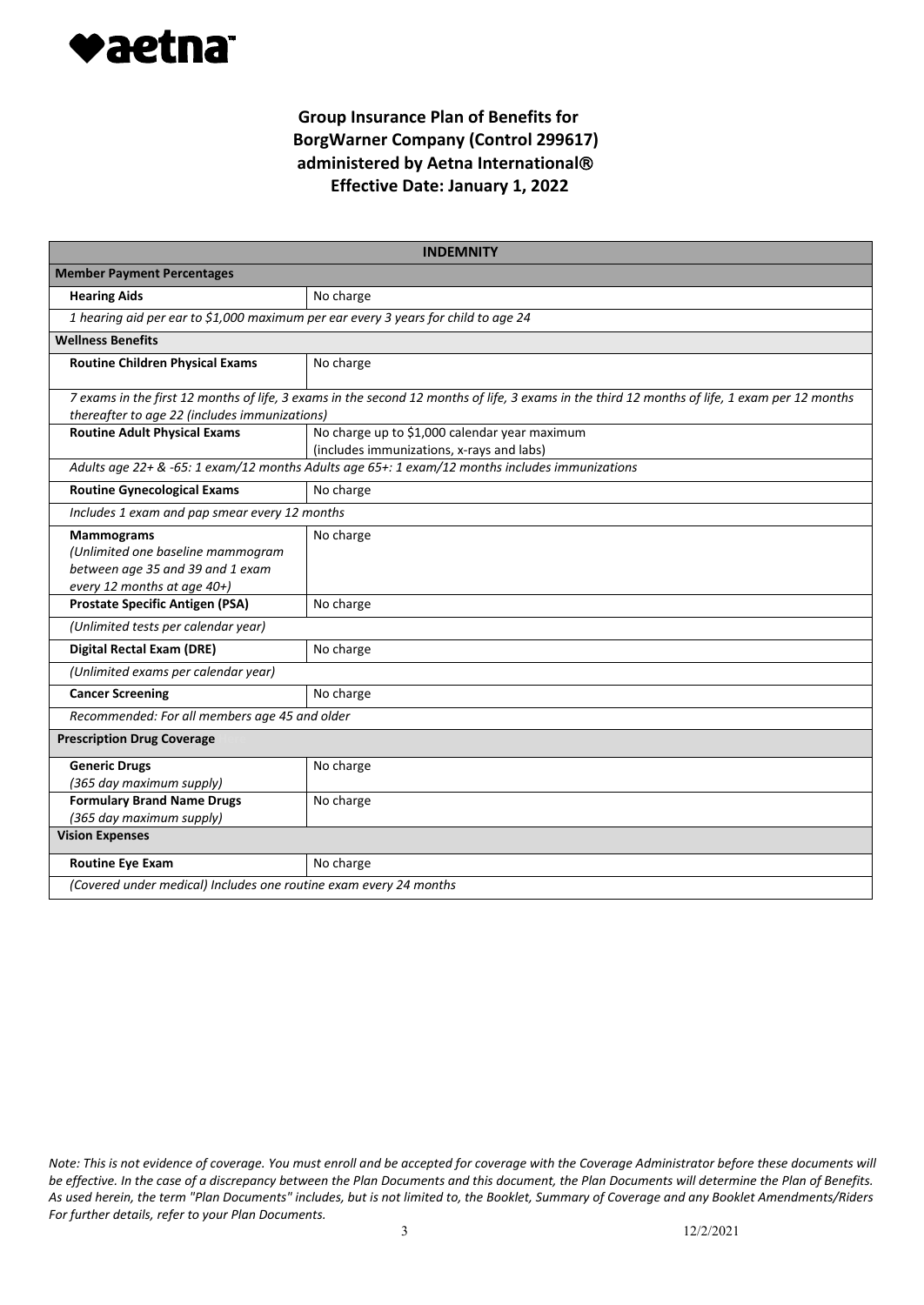

### **Services and Programs Included in Your Plan**

|              | <b>Employee Assistance Program (EAP)</b><br>Our EAP helps members balance the demands of work, life and personal issues. Whether it's finding balance between work and<br>life, dealing with the loss of a loved one, managing anxiety or depression, or parenting advice, EAP offers free, confidential<br>support delivered by qualified counselors. Includes up to 5 counseling sessions per issue per year per enrolled member. |
|--------------|-------------------------------------------------------------------------------------------------------------------------------------------------------------------------------------------------------------------------------------------------------------------------------------------------------------------------------------------------------------------------------------------------------------------------------------|
|              | <b>Emergency Assistance Services</b><br>We make sure members have the support they need during a medical emergency with necessary resources and personalized<br>care. If a medical evacuation is needed, our in-house team focuses on getting members proper care in the most efficient way.                                                                                                                                        |
|              | <b>International Care Management Program</b><br>Led by our clinical Care and Response Excellence (CARE) team, our program supports everything from clinical precertification<br>and pre-trip planning, to acute and chronic care management, and much more. With one-on-one assistance from a clinician, we<br>offer personalized, culturally relevant support no matter where members are in the world.                            |
| <u>ज</u> री0 | <b>International Maternity Management Program</b><br>Offers resources and personalized tools throughout pregnancy, delivery and post-partum care, delivered by our dedicated CARE<br>team. Focused case management for tobacco cessation, pre-term labor, and other pregnancy risk factors.                                                                                                                                         |
|              | Aetna Security Assistance, powered by WorldAware (Program is underwritten by Aetna Life & Casualty - (Bermuda) Ltd.)<br>Includes 24/7 access to personalized safety advice from multilingual representatives. WorldAware's travel security website has<br>extensive country and city intelligence reports to help members understand what risks may be present around the world.                                                    |
|              | <b>Well-being Assessment**</b><br>This personalized, online health and wellness program includes a suite of online health coaching programs in addition to a<br>health assessment. The program encourages participants to identify and reduce health risks and improve and maintain healthy<br>lifestyles, with a focus on prevention and long-term success.                                                                        |
|              | <b>Pharmacy Shipping</b><br>We make sure members can fill their prescriptions quickly, safely and easily with our pharmacy shipping solutions. We help<br>coordinate medication management for members preparing for assignments or travel, as well as offering a 90-day supply of<br>maintenance medicine delivered directly to the member's home.                                                                                 |



#### **Teladoc®\*\***

Gives members access to a national network of certified physicians right at their fingertips, through phone and online-video consultations.



#### **vHealth**

Provides members outside of the U.S. with 24/7/365, on-demand, virtual access to experienced, highly trained doctors. Convenient and cost-effective, appointments are available via phone and online video consultations.

*Note: This is not evidence of coverage. You must enroll and be accepted for coverage with the Coverage Administrator before these documents will be effective. In the case of a discrepancy between the Plan Documents and this document, the Plan Documents will determine the Plan of Benefits. As used herein, the term "Plan Documents" includes, but is not limited to, the Booklet, Summary of Coverage and any Booklet Amendments/Riders For further details, refer to your Plan Documents.*